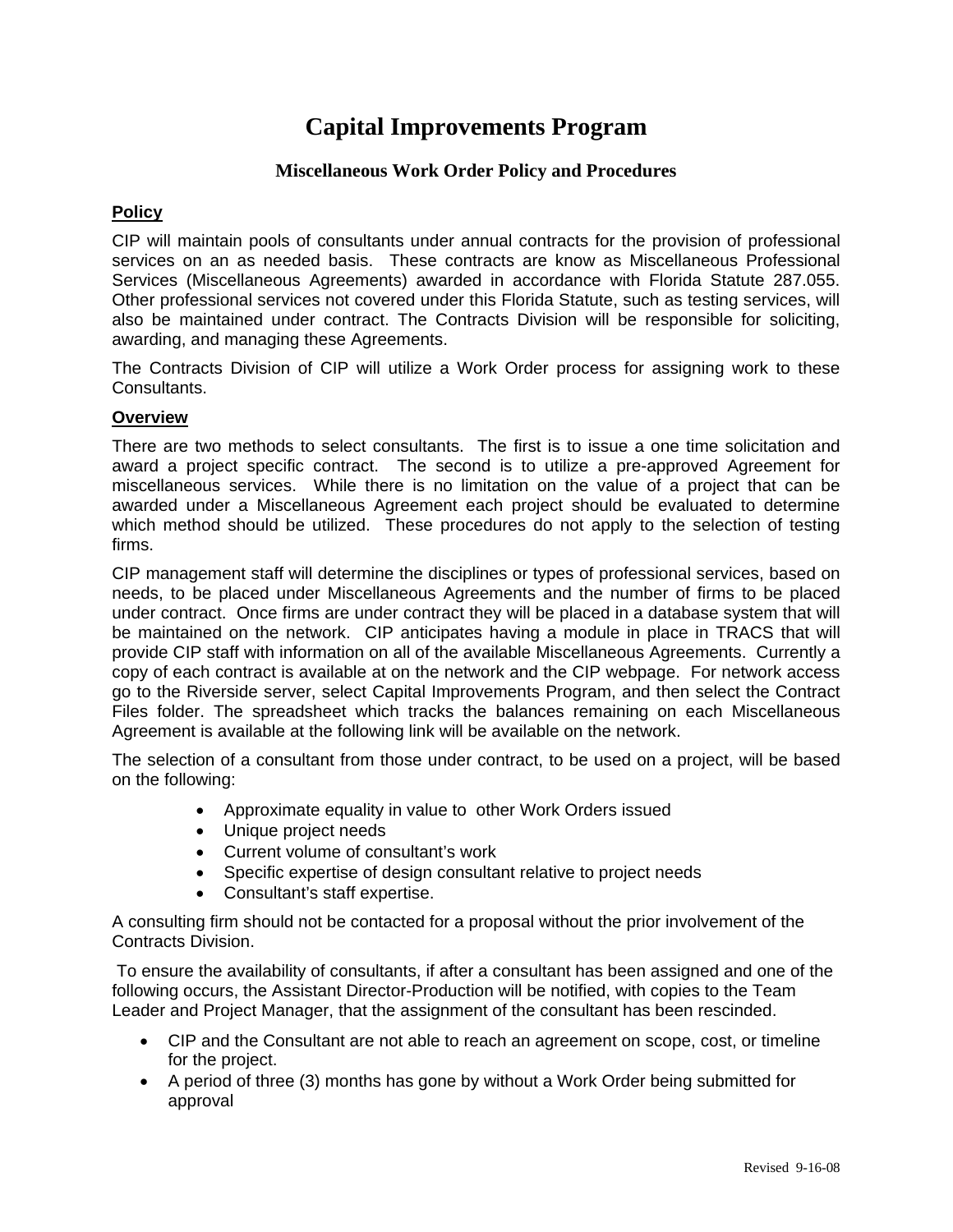- A project is placed on hold or cancelled.
- This rescission may be modified based on discussions between the Contracts and Production Assistant Directors, and/or the Director. This action is necessary as Contracts Division must pre-encumber the anticipated cost to ensure the available contract balance is properly tracked and projected.

# **Procedures**

## Process Steps

- 1. Project Manager identifies need for Consultant
- 2. Assistant Director-Production notifies Assistant Director-Contracts of Consultant requirements, including type of consultant, brief scope and estimated value of the services to be provided.
- 3. Contracts Division provides the name of the Consultant to Project Manager via email with a copy to the Team Leader and the Assistant Director-Production.
- 4. Project Manager obtains proposal from Consultant utilizing Form 116 and Form 117. For CEO services Form 118 is to be used in place of Form 117
- 5. Upon receipt of proposal Project Manager will provide a copy of the proposal to the Contracts Division for review.
- 6. Contracts Division will provide comments and issues to Project Manager.
- 7. Project Manager will negotiate with Consultant, with the assistance of the Contracts Division, if requested.
- 8. Upon completion of negotiations Project Manager will prepare the Work Order Form, Form 119.
- 9. Project Manager will obtain Team Leader's and Assistant Director-Production's approval.
- 10. Project Manager will then submit Work Order Form, Consultant's proposal and PAF to Contract Division for review. Work Order Form will not be approved without signed PAF.
- 11. Work Order Form, and Consultant's proposal will be reviewed and the following action taken.
	- a. Approve, without changes
	- b. Approve, after effecting changes in coordination with the Project Manager and Consultant.
	- c. Disapprove, and return to Project Manager. The basis for rejection will be provided to the Project Manager, Team Leader, and Assistant Director-Production.
- 12. Contracts Division forwards Work Order Form to Director for approval.
- 13. Director's Office returns to Contracts Division.
	- a. If rejected, Work Order is returned to PM with explanation.
- 14. Contracts Division forwards approved Work Order to Accounting Section to prepare Purchase Order.
- 15. Accounting Section submits requisition to Purchasing Department.
- 16. Contracts Division confirms that Purchase Order is issued by checking the Work Order Log
	- a. Contracts Division assists Accounting Section in resolving any issues Purchasing Department may raise.
- 17. Contracts Division issues Notice to Proceed

NOTES: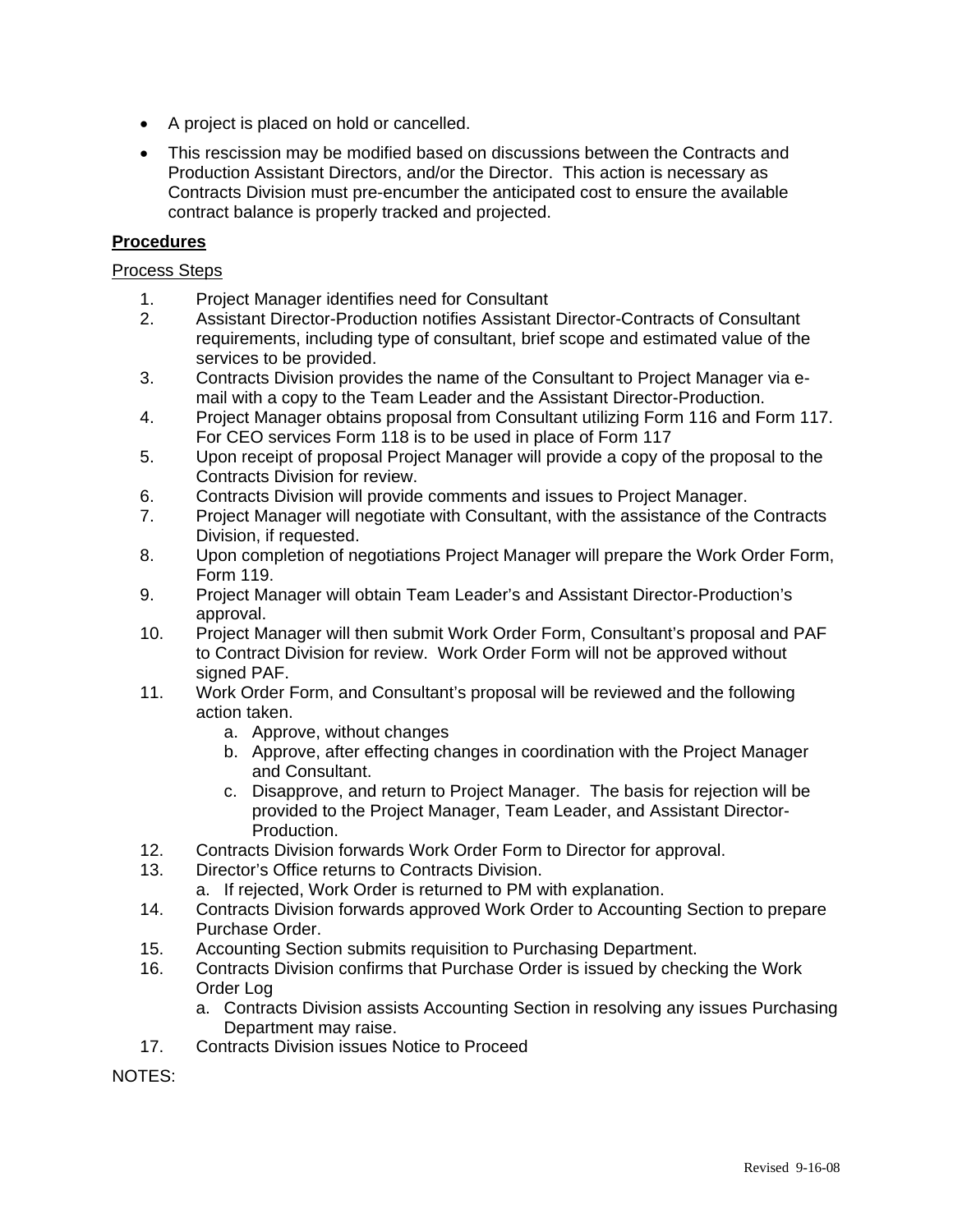- a. These steps also apply for additional services under a previously approved Work Order.
- b. Even though the contractual period of an Agreement has expired the Agreement remains in effect on Projects where a Work Order has been approved prior to expiration. Supplemental Work Orders may be approved. However, no new project work orders can be issued.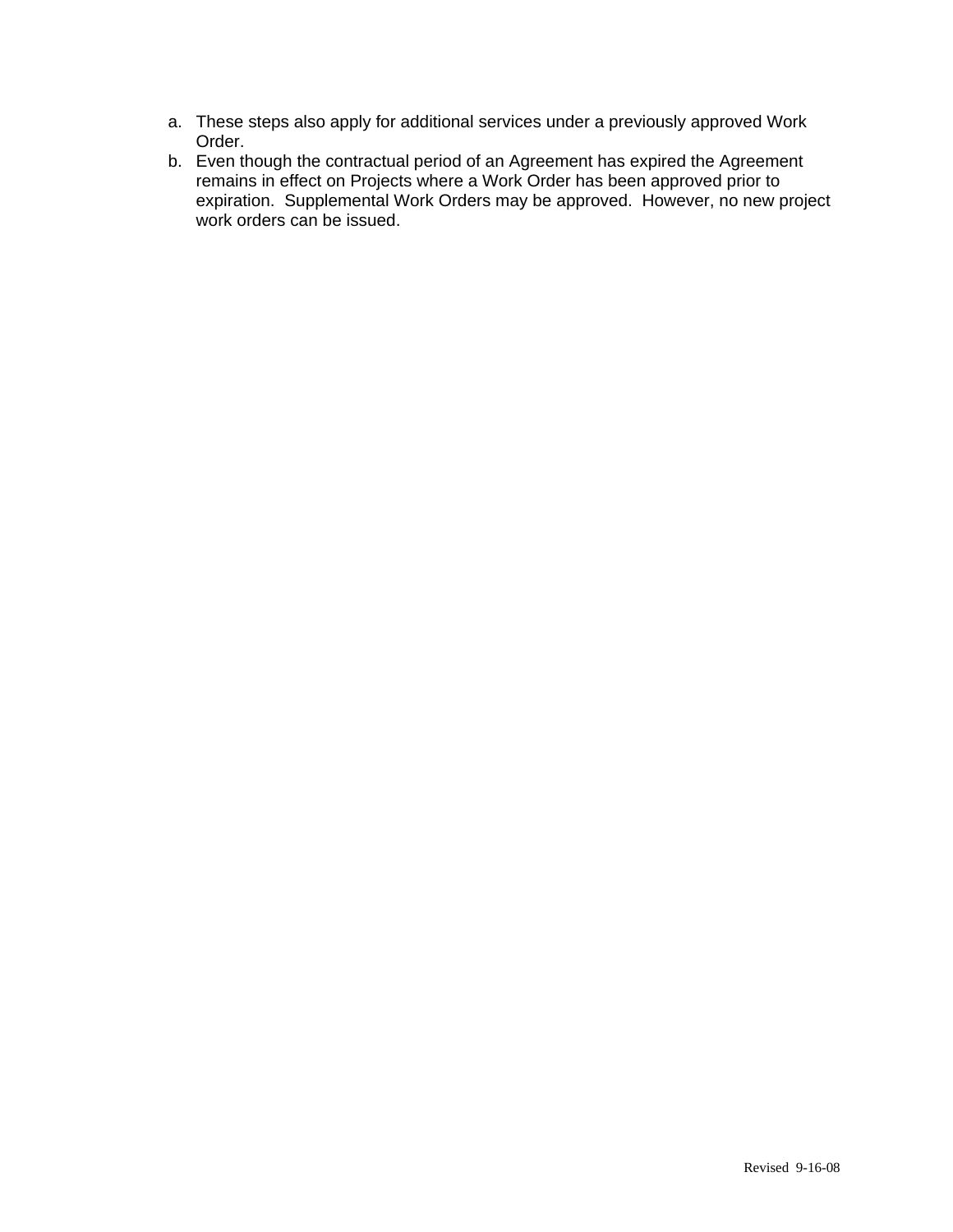# **Contracts Division's Roles and Responsibilities**

In addition to the solicitation and award of Miscellaneous Agreements the Contracts Division is responsible for managing the Work Order Process (WOP). The following details the process and procedures the Contracts Division staff is to use in managing the WOP.

#### Assigning of Consultants

During the life of the Agreements we want to ensure that there is parity among the Consultants. However, as noted in the Overview there are other factors that may impact the selection of a consultant for a specific project.

The Project Manager or Team Leader will coordinate with Contracts Division staff to obtain a consultant in instances when the next available consultant, based on equitable distribution, is to be utilized. In all other instances the Assistant Director- Production will coordinate with the Assistant Director-Contracts to select the consultant to be used.

The Project Manager or Team Leader must identify the discipline required, project title and B number, brief scope of work, and estimated cost.

Upon assigning a consultant the Contracts Division staff person will access the consultant work order spreadsheet and enter the information provided. This will pre-encumber the funds and reduce the available balance.

#### Receipt of Consultant's Work Order Proposal

Upon receipt of the Consultant's Work Order Proposal the Project Manager will provide a copy to the Contracts Division staff responsible for managing the Work Order Process. Contracts Division will:

- Ensure correct forms and format were used
- Confirm that personnel positions titles (Titles) identified correspond to the Agreement
- Confirm that hourly rates match Titles
- Confirm sub-consultants are listed in Agreement
- Review Proposal for contract compliance
- Ensure no terms or conditions have been added or modified
- Make sure deliverables and compensation correspond
- Check insurance

Based on the review the following actions should be taken by the Contracts Division:

- Advise the PM by e-mail that the Proposal as submitted is correct.
- Advise PM of the errors and actions to be taken.
	- o Rates need to be corrected
	- o Position classification and sub-consultants that need to be added to the Agreement. (A letter must be submitted by the Consultant to the Contracts Division to add the personnel, rates and Subconsultants to the Agreement.
	- o Terms and conditions or other items that must be deleted.
	- o Insurance is expired. Contracts Division will contact Consultant to obtain updated insurance certificates and may request assistance of the Project Manager.
	- o Any other issues or items that must be corrected or addressed.

#### Review of Work Order Form & Final Proposal

Upon receipt of the Work Order Form an initial review should be done to ensure that the following is included or has been completed. Should any of these be missing the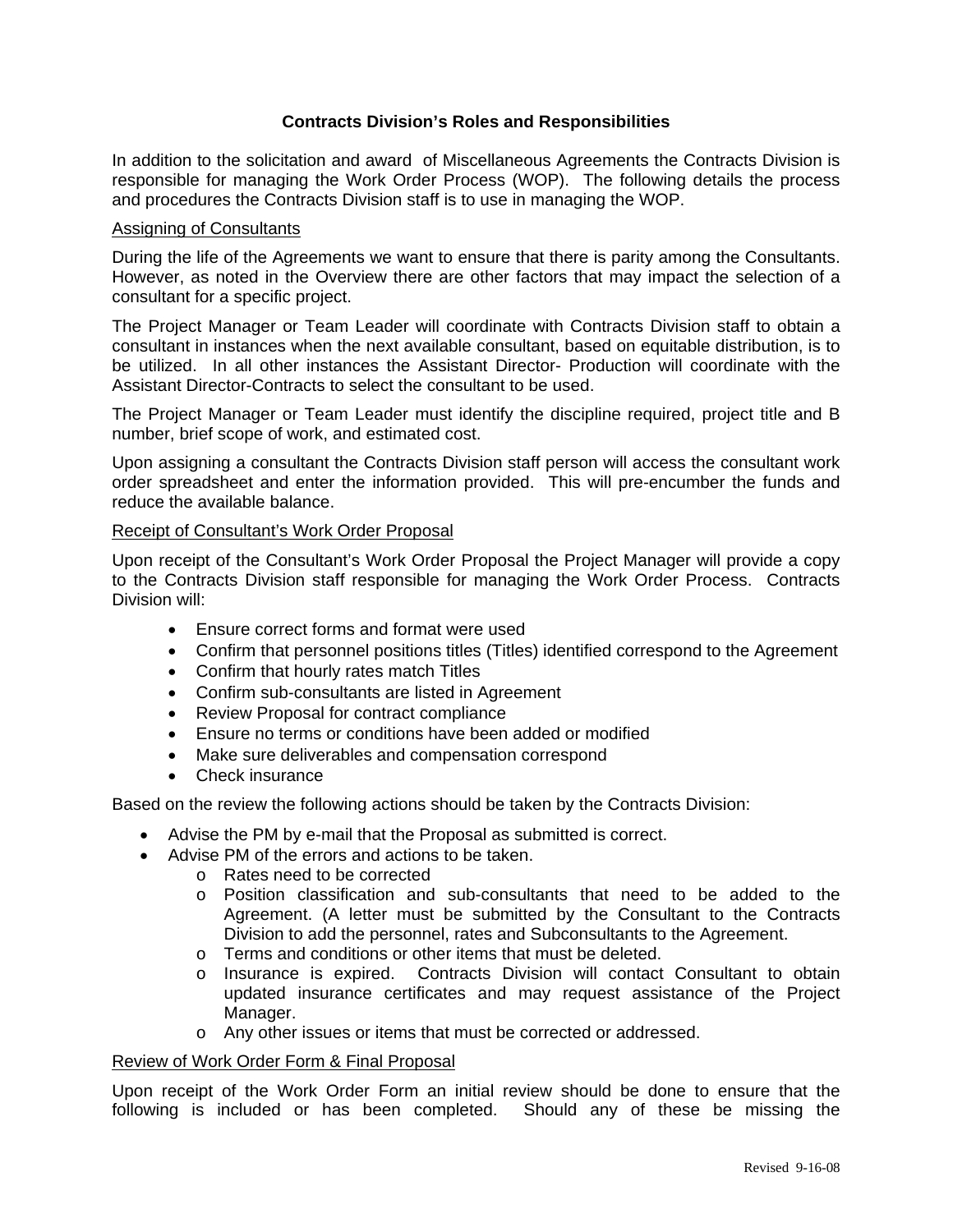documentation must be returned to the Project Manager, with a notification sent to the Assistant Director-Production and the Team Leader.

- Work Order Form is filled out and signed by the PM, Team Leader, & AD-Production
- PAF is included and has been approved
- Work Order Proposal (Proposal) is included and signed by the Consultant

After completing the initial review a more in-depth review is required. The following identifies the review areas, process, and actions to be taken based on the review.

- Have all of the issues and items previously identified to the Project Manager been resolved or corrected.
	- o Letter received to add personnel classification and/or rates
		- **If no, notify Project Manager that letter has not been received and that** Project Manager needs to follow-up with Consultant.
	- o Letter received to add Subconsultants with applicable rates and personnel classifications.
		- If no, notify Project Manager that letter has not been received and that Project Manager needs to follow-up with Consultant.
	- o Insurance Certificate(s) received
		- If no, notify Project Manager and then contact Consultant to obtain
- Does the information on the Work Order Form match or correspond to that contained in the Consultant's Proposal.
	- o If no, have Project Manager revise Work Order Form
- Have any additions or deletions been made to the Consultant's Proposal that were not reflected in the initial WOP(s).
	- o If yes, take appropriate action based on these Procedures

Once all issues and/or deficiencies have been addressed the Assistant Director-Contracts will approve the Work Order Form and the Contracts Division will submit the Work Order Form and supporting documents to the Director for approval. Upon approval of the Work Order Form the Director will return the Work Order Form and its supporting documentation to the Contracts **Division** 

The Contracts Division will then forward all of the documentation to Financial Division for the preparation of a requisition in Oracle. The Financial Division will advise the Contracts Division of the requisition number and the Contracts Division will follow-up to ensure a purchase order is issued. Contracts Division will also assist the Financial Division in addressing any issues that may be raised by the Purchasing Department.

Once the Contracts Division confirms the issuance of a Purchase Order the Contracts Division will issue a Notice to Proceed.

At this point the Contracts Division will finish its update of the Consultant's tracking spreadsheet and no further action will be taken.

NOTE: The same process will be also be followed for supplemental work orders.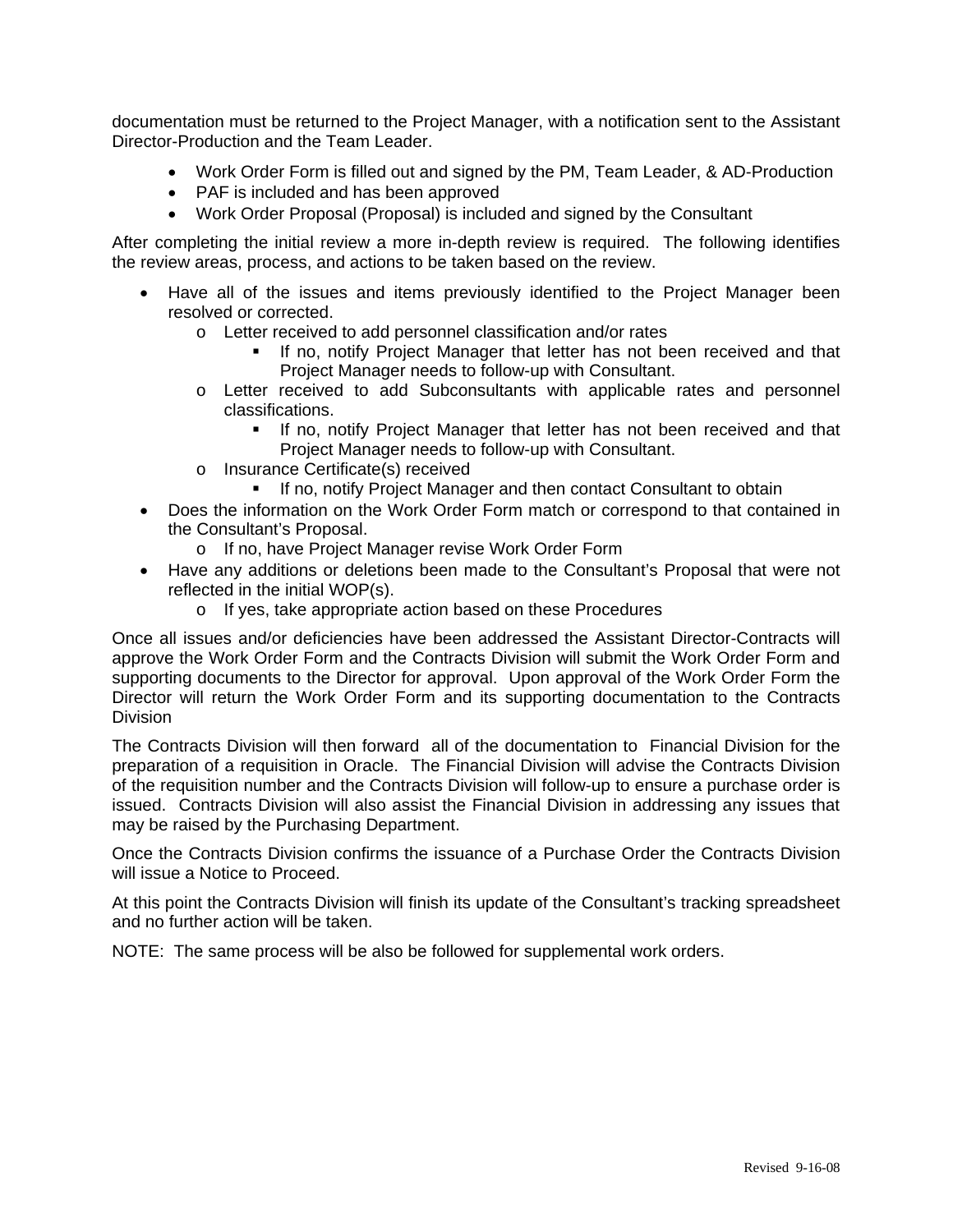# **Project Manager's Roles and Responsibilities**

## Initial Action

Once the need for a consultant is identified and it is determined that the best course of action is to use an Agreement the Project Manager will prepare the following:

- Scope of Work
- Timeframe for completing the work
- Schedule of Deliverables
- PAF (if one has not been completed and approved)

## Selection of Consultant

If no specific requirements are required with the identified discipline the Project Manager will request the next available consultant. In instances where there are specific requirements that will impact the selection from the available pool of Consultants. The Assistant Director-Production and the Assistant Director-Contracts will review the requirements and determine which consultant should be selected.

## Initial Meeting with Consultant

At this meeting the Project Manager will:

- Provide an overview of the project, including estimated cost of construction
- Provide the scope of work to be performed by the Consultant
- Identify the deliverable and the time for completion of design & permitting functions
- Provide the most recent Work Order Proposal Form (consultant can be directed to download the form from CIP's webpage)
- Provide a timeline for submission of Work Order Proposal

A site visit may be conducted or the meeting may be held at the site.

## Receipt & Review of Initial Work Order Proposal

Upon receipt of the initial Proposal the Project Manager will:

- Provide copy of Proposal to Contracts Division for review.
- Review the Proposal
	- o Does Proposal adequately address the scope of work
	- o Are the deliverables correct and, if necessary, clearly defined
		- Are the timelines for the deliverables reasonable
	- o Is the proposed cost fair and reasonable
		- Are the personnel classifications correct for the tasks to be performed
		- Are the hours assigned to each task for each classification reasonable
	- o Do the deliverables and payment milestones correspond
- Receive and review comments from Contracts Division (discuss with Contracts Divisions as necessary
- Notify consultant in writing (letter or e-mail) of required revisions or issues to be addressed.

## Review of Revised Work Order Proposal

Upon receipt of the revised Proposal the Project Manager will:

• Review Proposal to ensure that all required revisions/issues have been made or addressed